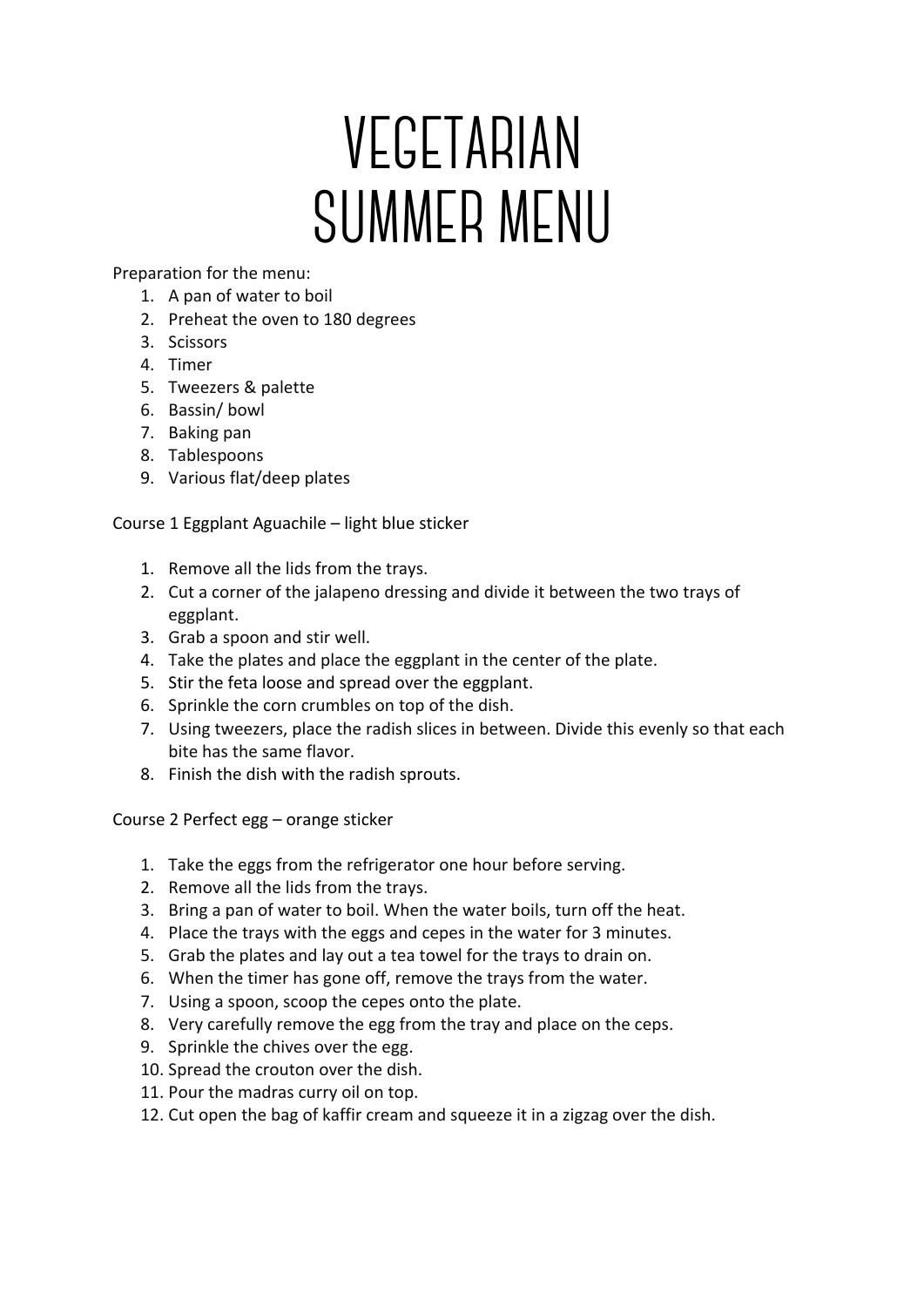## Course 3 Beet ravioli – yellow sticker

- 1. Make sure the oven is heated to 180°C.
- 2. Remove the lids from the trays.
- 3. Bring a pan of water to boil. When the water is boiling, turn off the heat.
- 4. Place the ravioli in the water and set a timer for 3 minutes.
- 5. For this dish, heat the plates. If you want to heat 2 plates, put both plates in the oven for about 2 minutes. Are there more plates? Then just stack the plates in the oven, only it will take a little longer for the plates to heat.
- 6. When 30 seconds have passed on the timer, place the cubed beets and edamame beans in the water with the ravioli.
- 7. Remove the plates from the oven. Caution! These are hot, use a tea towel or oven mitt.
- 8. When there is 1,5 minutes left on the timer, place the radicchio in the water as well.
- 9. Prepare a tea towel on which to drain the trays and ravioli, and when the timer has gone off, take everything out of the water. Caution! The components are hot.
- 10. Begin dressing the radicchio on the warm plates.
- 11. Take a spoon and drape the reduction of beet and balsamic around the radicchio
- 12. Cut open the bag of ravioli and place the ravioli in the center of the plate.
- 13. Stir the sauce in the bag well and pour over the ravioli.
- 14. Divide the edamame beans over the ravioli.
- 15. Then place the cubes of beet on top.
- 16. Drape the oil of wild garlic over the dish.
- 17. To finish the dish, place the leaves of sorrel on top.

Course 4 Gnocchi – black sticker

- 1. Make sure the oven is heated to 180°C.
- 2. Remove the lids from the trays.
- 3. Bring a pan of water to boil. When the water is boiling, turn off the heat.
- 4. Place the bags of gnocchi, sauce of morels and onion compote in the water
- 5. Set the timer for 4 minutes.
- 6. For this dish, heat the plates. If you want to heat 2 plates, put both plates in the oven for about 2 minutes. Are there more plates? Then just stack the plates in the oven, only it will take a little longer for the plates to heat.
- 7. Remove the plates from the oven. Caution! These are hot, use a tea towel or oven mitt.
- 8. Prepare a tea towel on which to drain the trays and veal cheek, and when the timer has gone off, take everything out of the water. Caution! The components are hot.
- 9. Cut open the onion compote.
- 10. Take the tweezers and drape the onion compote in the center of the plate.
- 11. Next, cut open the bag of gnocchi and, using a spoon, divide one bag of gnocchi per plate.
- 12. Sprinkle the crunchy hazelnut over the gnocchi.
- 13. Finally, spread the reblochon cream over the dish.

Course 5 Millefeuille – dark blue sticker